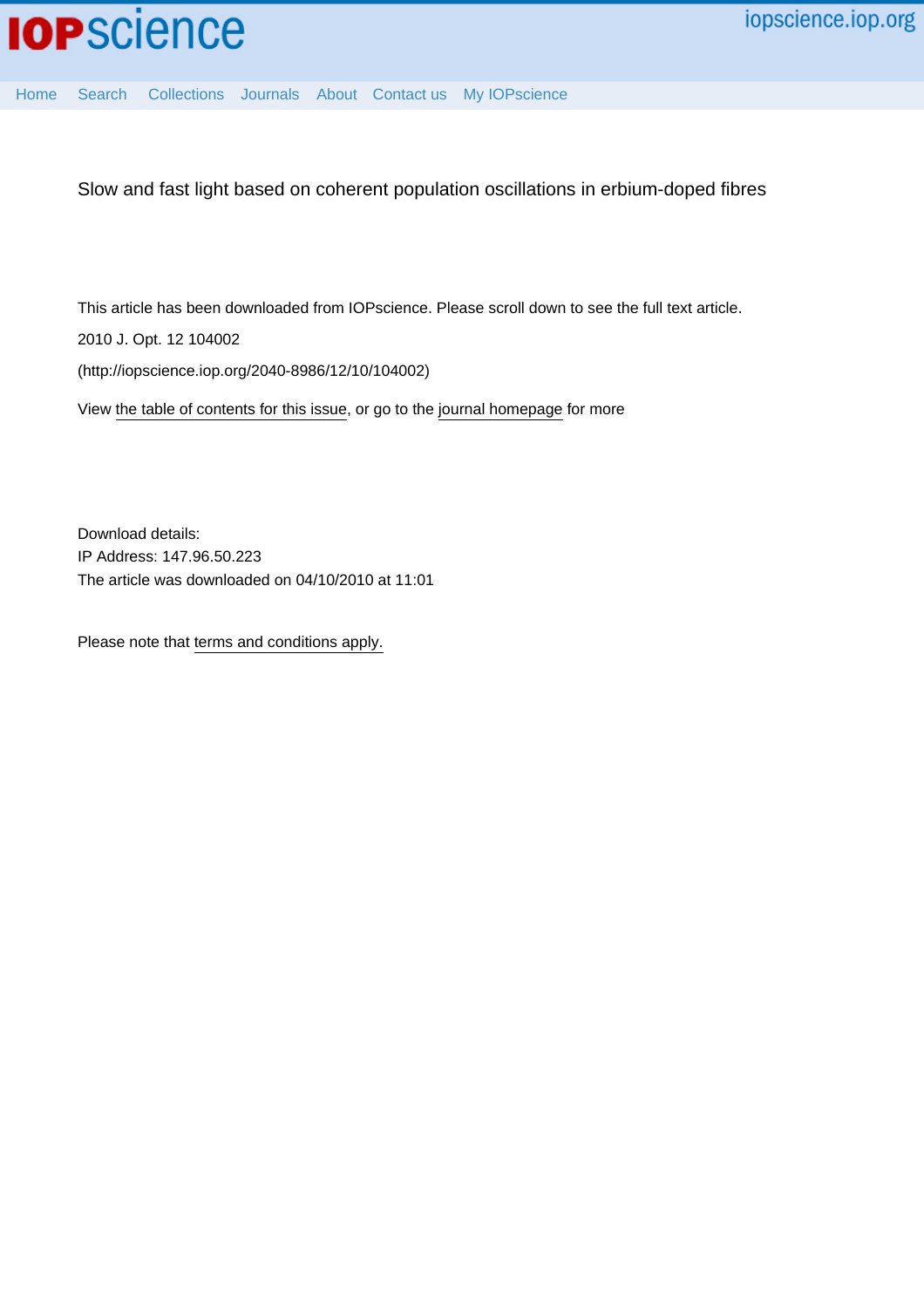# **REVIEW ARTICLE**

# **Slow and fast light based on coherent population oscillations in erbium-doped fibres**

# **Francisco Arrieta-Yáñez, Oscar G Calderón and Sonia Melle**

Escuela Universitaria de Óptica, Universidad Complutense de Madrid, Arcos de Jalón 118, E-28037 Madrid, Spain

E-mail: [franarrieta@fis.ucm.es](mailto:franarrieta@fis.ucm.es)

Received 17 March 2010, accepted for publication 21 June 2010 Published 24 September 2010 Online at [stacks.iop.org/JOpt/12/104002](http://stacks.iop.org/JOpt/12/104002)

#### **Abstract**

In this paper we review the main results on slow and fast light induced by coherent population oscillations in optical fibres doped with erbium ions. We explain the physics behind this technique and we describe the experimental realization. Finally, we summarize some recent advances in this field and future goals.

**Keywords:** slow light, coherent population oscillations, erbium-doped fibres

(Some figures in this article are in colour only in the electronic version)

# **1. Introduction**

The control of light velocity has been a constant challenge during the last few decades. A range of techniques developed in the past decade have made possible to reduce the group velocity of a wavepacket to a few metres per second, and to obtain group velocities greater than *c*, or even negative, in a controllable way. These techniques include electromagnetic-induced transparency (EIT) [\[1,](#page-6-0) [2\]](#page-6-1), based on quantum interference effects in atomic media, and, more recently, techniques that can be realized in solid-state materials at room temperature, such as, for example, stimulated Brillouin scattering (SBS) [\[3,](#page-6-2) [4\]](#page-6-3), stimulated Raman scattering (SRS) [\[5\]](#page-6-4), wavelength conversion and dispersion [\[6\]](#page-6-5), and coherent population oscillations (CPO) [\[7,](#page-6-6) [8\]](#page-6-7). This last technique has revealed itself as a promising method for slow and fast light. It has been developed in a variety of materials such as solid-state crystals [\[7,](#page-6-6) [8\]](#page-6-7), semiconductor structures [\[9,](#page-6-8) [10\]](#page-6-9), biological thin films [\[11\]](#page-6-10) and erbiumdoped fibres (EDFs) [\[12,](#page-6-11) [13\]](#page-6-12). In particular, slow and fast light in optical fibres offers a lot of advantages such as long interaction lengths and easy integration with existing optical communication systems [\[14\]](#page-6-13). In this review we will focus on the slow and fast light phenomena induced by coherent population oscillations in erbium-doped fibres. We will describe the physics behind this technique and the pioneering works. Finally, we will review some of the latest results achieved in this field.

# **2. Slow and fast light via CPO: physical processes and pioneering works**

#### *2.1. Physical principles*

Coherent population oscillations is a technique for slowing down light signals in saturable absorbers. The medium is illuminated by a strong beam (pump beam), resonant with an allowed transition of the material, and a weak beam (probe beam), slightly detuned with the same transition. If the detuning is smaller than the decay rate of the transition (the inverse of the transition lifetime), the interference of the two beams causes an oscillation of the ground-state population of the saturable absorber at the beat frequency. The coupling between the strong beam and the oscillation of the population results in a reduction of the absorption of the probe beam. In other words, the population oscillation generates a temporal modulation of the transmission (a temporal transmission grating) which oscillates at the detuning frequency. The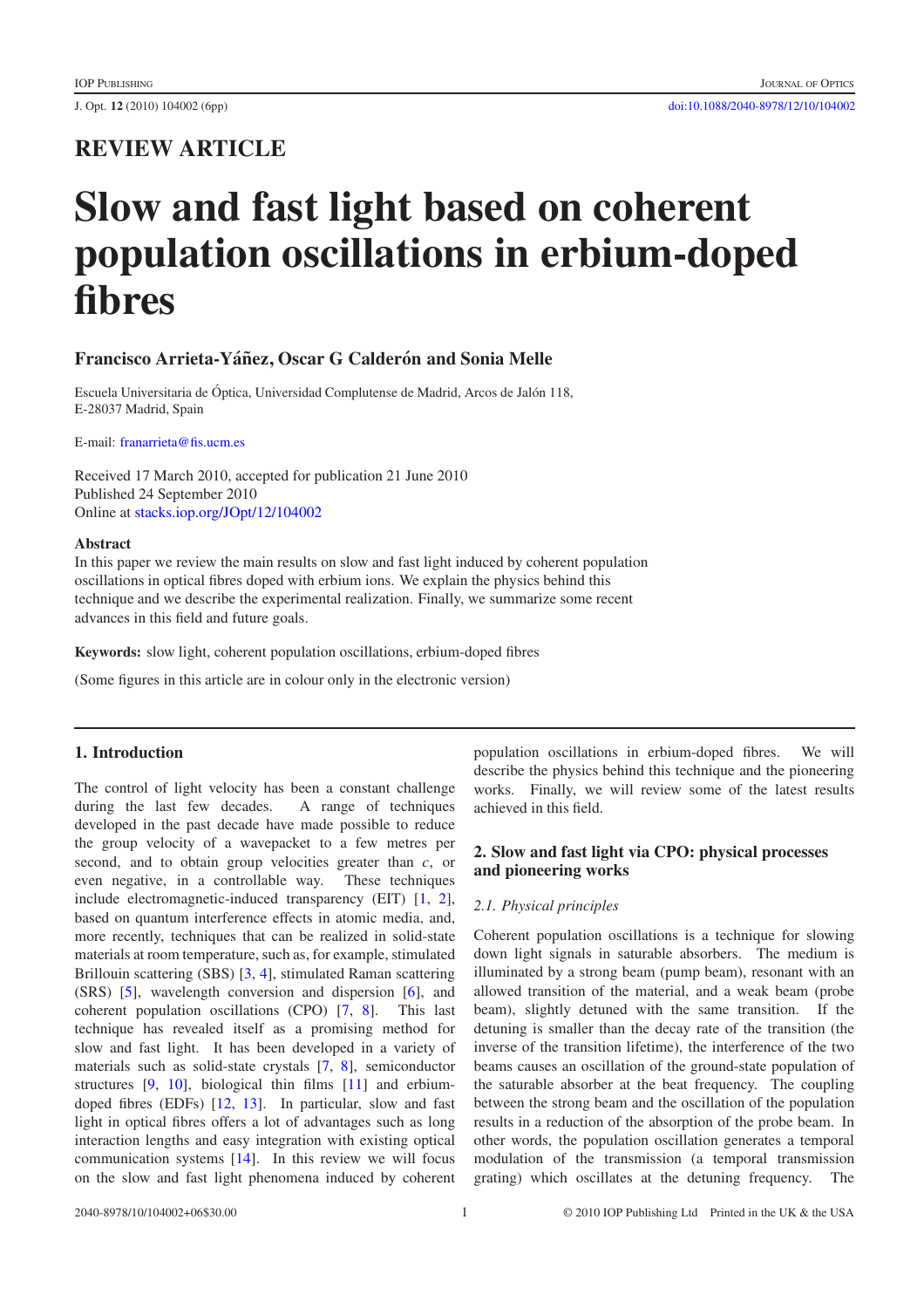<span id="page-2-0"></span>

**Figure 1.** Ground and metastable energy levels of  $Er<sup>3+</sup>$  coupled by a 1550 nm laser beam.

interaction of the pump beam with this temporal grating results in an amplification of the probe beam through a wave mixing process. This can be seen as a narrow 'hole' in the absorption spectrum, that leads, through the Kramers–Kronig relations, to a rapid index variation around the resonant frequency. If the frequency of the probe beam fits in the spectral hole, the probe beam will propagate subluminally along the material.

This process has been described by using the density matrix formalism [\[15\]](#page-6-14). Furthermore, when the population inversion decay time  $T_1$  is much longer than the dipole dephasing time  $T_2$ , as occurs in most of the studied systems, this process can also be modelled by using a rate equation analysis [\[16,](#page-6-15) [17\]](#page-6-16). This approximation was followed by Schweinsberg *et al* to model CPO in EDFs [\[12\]](#page-6-11).

 $Er^{+3}$  ions can be modelled as two-level systems (see figure [1\)](#page-2-0) when illuminated with a 1550 nm laser beam. The evolution of the metastable level population  $N_2$  (normalized to the total  $Er^{+3}$  ion density) driven by a resonant signal of power *P*<sup>s</sup> can be written as

$$
\frac{\partial N_2}{\partial t} = -\frac{N_2}{T_1} - \frac{1}{2T_1} \frac{P_s}{P_{sat}} N_2 + \frac{1}{2T_1} \frac{P_s}{P_{sat}} N_1,\tag{1}
$$

where the three terms on the right-hand side of the equation stand for the spontaneous emission, the stimulated emission and the absorption of the signal, respectively.  $N_1$  is the groundstate population and  $P_{\text{sat}}$  is the saturation power. By defining the dimensionless power  $\ddot{P}_s = P_s/P_{\text{sat}}$ , and considering that only ground and metastable levels are involved  $(N_1 + N_2 = 1)$ , the above rate equation is

$$
\frac{\partial N_2}{\partial t} = \frac{1}{2T_1} \hat{P}_s - \frac{1}{T_1} (1 + \hat{P}_s) N_2.
$$
 (2)

The absorption of the signal power along the fibre can be described by the following propagation equation:

$$
\frac{\partial \hat{P}_s}{\partial z} = -\alpha_0 (N_1 - N_2) \hat{P}_s, \tag{3}
$$

where the absorption coefficient depends on the population difference between the two levels,  $\alpha_0$  being the unsaturated absorption coefficient at 1550 nm. As said before, the signal beam consists of a strong pump field and a weak probe field with a frequency slightly detuned from the pump frequency,  $\delta$ being the beat frequency. Interference of the pump and probe beams produces an amplitude modulation of the signal, which can be written in terms of the power as  $\hat{P}_s(t) = P_{sc} + P_{sm}e^{-i\delta t} +$ c.c.  $P_{\text{sc}}$  is a constant background, which roughly measures the pump power, and  $P_{\text{sm}}e^{-i\delta t}$  is the interference term, where  $P_{\text{sm}}$ stands for the amplitude of the modulation. This interference induces a modulation in the metastable level population at the beat frequency  $\delta$ . Taking into account that  $P_{\rm sm} \ll P_{\rm sc}$ , and equating terms with the same time dependence in the power propagation equation, we observe that  $P_{\rm sc}$  and  $P_{\rm sm}$  propagate

$$
\frac{\partial P_{\rm sc}}{\partial z} = -\frac{\alpha_0}{1 + P_{\rm sc}} P_{\rm sc}, \tag{4}
$$

<span id="page-2-2"></span><span id="page-2-1"></span>
$$
\frac{\partial P_{\rm sm}}{\partial z} = -\alpha_1 P_{\rm sm},\tag{5}
$$

where  $\alpha_1$  is complex, due to the characteristic response time of the population ( $\sim T_1$ ):

with different absorption coefficients:

$$
\alpha_1' \equiv \text{Re}(\alpha_1) = \frac{\alpha_0}{1 + P_{\text{sc}}} \left[ 1 - \frac{P_{\text{sc}}(1 + P_{\text{sc}})}{(1 + P_{\text{sc}})^2 + (T_1 \delta)^2} \right], \quad (6)
$$

$$
\alpha_1'' \equiv \text{Im}(\alpha_1) = -\frac{\alpha_0}{1 + P_{\rm sc}} \frac{P_{\rm sc}(T_1 \delta)}{(1 + P_{\rm sc})^2 + (T_1 \delta)^2}.
$$
 (7)

The real part of  $\alpha_1$  (see equation [\(6\)](#page-2-1)) stands for the absorption that  $P_{\rm sm}$  experiences and the imaginary part of  $\alpha_1$ (see equation [\(7\)](#page-2-2)) is a spatial phase variation. Assuming that *P*sc does not vary significantly along the propagation length, i.e. following the so-called undepleted approximation, we can analytically obtain

$$
P_{\rm sm}(z) = P_{\rm sm}(0) e^{-\alpha'_1 z} e^{-i\alpha''_1 z}.
$$
 (8)

Thus, the absorption spectrum, given by  $\alpha'_1$ , shows the CPO hole, as can be seen in figure [2\(](#page-3-0)a). The half-width at half-maximum of this hole is given by  $\Gamma \equiv (1 + P_{\rm sc})/T_1$ . This width scales with the inverse of the decay time of the metastable level population and it is power-broadened, as can be seen in figure  $2(a)$  $2(a)$ . The phase shift accumulated by  $P_{\text{sm}}$ when propagating through the medium,  $\alpha''_1 z$ , gives the delay time experienced by the modulated part of the beam,  $t_d \approx$  $\alpha''_1 z/\delta$ . Note that the achieved delay increases with fibre length. However, at long interaction lengths, attenuation of the signals could be relevant due to the residual absorption at the CPO hole (see figure  $2(a)$  $2(a)$ ). This attenuation can be reduced by means of an additional pump that populates upper levels (such as a 980 nm beam in EDFs). For strong pumps, the CPO induces a dip in the gain spectrum, leading to anomalous dispersion and fast light (group velocity greater than *c* or even negative).

#### *2.2. First experiments via CPO*

The most common experimental realization is made with an intensity-modulated pump beam, either sinusoidally or with pulses, so that pump beam and probe beam are not separated beams. The intensity modulation creates frequency sidebands that act as the probe. If modulation frequency and  $1/T_1$ have the same order of magnitude, population oscillations will be appreciable and the modulated part of the signal,  $P_{\rm sm}$ , will experience delay. In CPO experiments, the goals are to optimize simultaneously the time delay and the bandwidth of the signal to be slowed down  $[14]$ , and to have an accurate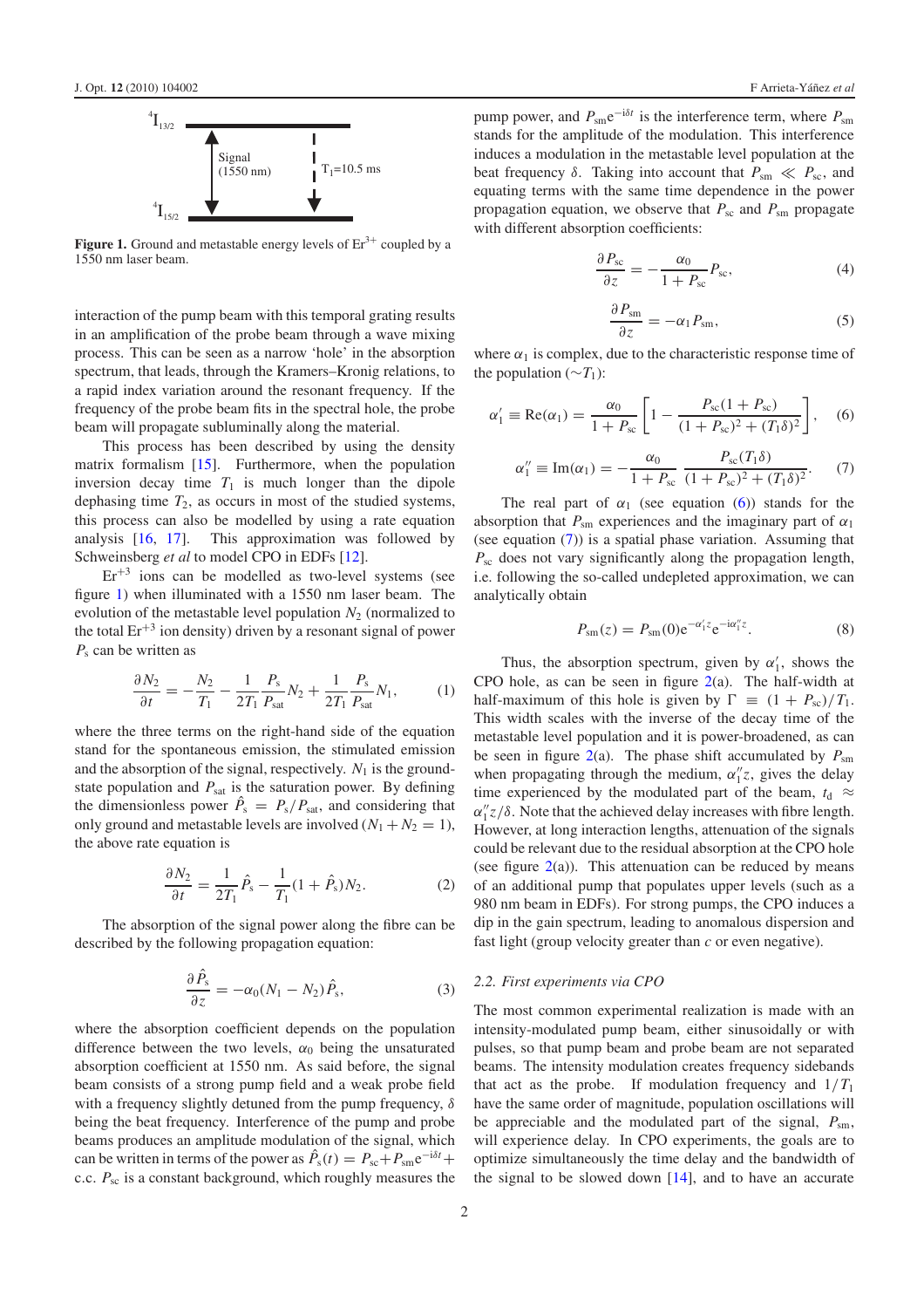<span id="page-3-0"></span>

**Figure 2.** CPO hole (a) and associated index dispersion (b) for different signal powers, given in terms of the saturation power.

control of this delay. The most used measurement unit to characterize the optical buffering of a slow light system is the 'fractional delay', defined as  $F \equiv t_d/\tau_{in}$ , where  $t_d$  is the time delay and  $\tau_{\text{in}}$  is a measurement of the signal characteristic time, that is, the inverse of the modulation frequency for sinusoidally modulated beams, and the full width at halfmaximum (FWHM) for pulses.

The first experimental observation of CPO-based slow light was performed by Bigelow *et al* [\[7\]](#page-6-6) in a 7.25 cm long ruby rod at room temperature. They reported a reduction of group velocity down to 57.5 m s<sup> $-1$ </sup> by producing a hole as narrow as 36 Hz (HWHM) in the absorption spectrum. They showed that signal power induces broadening of the CPO hole, so that the group velocity can be controlled by changing the input power. A later experiment by the same group [\[8\]](#page-6-7) achieved slow and fast light with group velocities of 91 and  $-800$  m s<sup>-1</sup> by using an alexandrite crystal, a material that acts as an inverse saturable absorber for certain wavelengths. They also analysed the propagation of smooth and discontinuous pulses through the above-mentioned materials (ruby and alexandrite) [\[18\]](#page-6-17). They found that a discontinuous jump within a pulse propagates at velocities less than or equal to  $c$ , whereas the smooth portion of the pulse propagates at the group velocity.

### **3. Slow and fast light experiments in EDFs**

Slow and fast light experiments in optical fibres doped with  $Er<sup>3+</sup>$  ions come motivated by the extended use of EDFs in telecommunications for amplifying a 1550 nm signal by means of a pump beam, usually at 980 nm. EDFs allow propagation of light through long distances, enhancing the interaction length of light with the slow light medium. Apart from optimizing the fractional delay and the available bandwidth, the search for control parameters for group velocity and pulse distortion, and knob parameters that switch the propagation regime from subluminal to superluminal, are recent investigation topics. We summarize here the main results.

The first observation of slow and fast light due to CPO in EDFs was made by Schweinsberg *et al* [\[12\]](#page-6-11). They propagated a 1550 nm intensity-modulated beam in a 13 m long fibre, with a counter-propagating 980 nm pump. They measured delays for

<span id="page-3-1"></span>

**Figure 3.** Fractional advancement versus the modulation frequency for different pump powers. A change from subluminal propagation (negative advancement) to superluminal propagation (positive advancement) as the pump power increases is shown. The signal input is a 1550 nm sinusoidally modulated beam with an average power of 0.8 mW and a modulation amplitude of  $P_{\rm sm}/P_{\rm sc} = 0.08$ . (Reprinted with permission from [\[12\]](#page-6-11). Copyright 2006 EDP Sciences.)

sinusoidally modulated signals as well as for Gaussian pulses, looking for the variation of the delay with the pump power and with the modulation frequency or the pulse width. They observed advancement for high enough pump powers (gain regime). Figure [3](#page-3-1) shows the most significant results reported in this work. A maximum fractional delay of −0.089 and a maximum fractional advance of 0.124 were obtained. Fast light and 'backwards propagation' (negative group velocities) was analysed in detail by Gehring *et al* in a 9 m long EDF amplifier (EDFA) [\[13\]](#page-6-12). They followed the backward movement of a pulse peak inside the EDFA by placing different sensors along the fibre length. Backwards propagation occurs because of reshaping of the pulse profile within the gain medium. Later, Zhang *et al* [\[19\]](#page-6-18) observed that the maximum fractional delay is achieved when the input signal power reaches the saturation power. Furthermore, they measured the width of the CPO hole to confirm that it is power-broadened. The same group studied the dependence of the delay on the fibre temperature, obtaining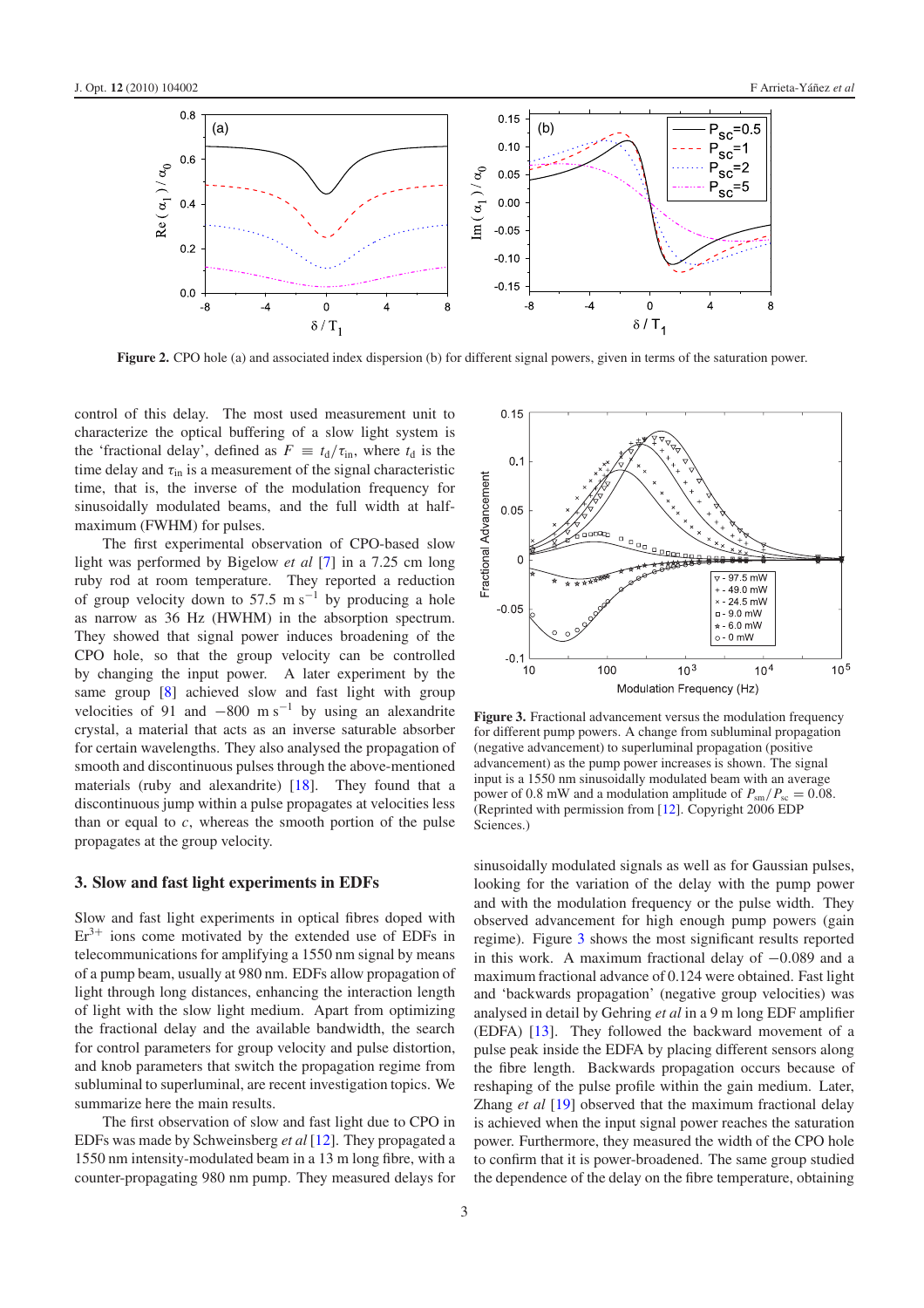<span id="page-4-0"></span>

**Figure 4.** Fractional advancements as a function of the relative phase between pump and signal modulations. The normalized signal power is set to  $P_{\text{sc}} = 0.24$ , the normalized pump power to  $P_{\text{pc}} = 4.3$  and signal modulation amplitude to  $P_{\rm sm}/P_{\rm sc} = 0.5$ , for a fixed modulation frequency value of  $\delta/2\pi = 20$  Hz [\[22\]](#page-6-19).

the maximum delay at room temperature [\[20\]](#page-6-20). The bending loss of the EDF has been used to improve the fast light [\[21\]](#page-6-21). This result relies on the control of signal gain by means of bending loss.

Arrieta-Yáñez *et al* have recently developed a novel mechanism for enhancing the fractional delay and advancement of sinusoidally modulated signals by one order of magnitude [\[22\]](#page-6-19). They forced the population oscillations by modulating with the same frequency and simultaneously the 980 nm pump beam and the 1550 nm signal beam. They showed that population oscillations are amplified by the pump modulation. Relative phase between both modulations was used as a knob for changing the propagation regime from ultraslow velocities to fast or negative velocities, as can be appreciated in figure [4.](#page-4-0) The same idea was used by Stepanov *et al* [\[23\]](#page-6-22) to control the propagation regime of a 1526 nm signal beam by simultaneously modulating this beam and another beam with a different carrier frequency (1568 nm), both within the fundamental absorption spectrum. Numerical calculations have recently shown that the modulation of the 1550 nm signal beam depletes the metastable level population, inducing a modulation on the pump beam [\[24\]](#page-6-23). This effect is known as temporal pump depletion (TPD). In a similar way, when the 980 nm pump beam is externally modulated, as in [\[22\]](#page-6-19), an induced modulation in the 1550 nm signal beam should be expected. In fact, this induced modulation may be responsible for the delay enhancement achieved in [\[22\]](#page-6-19).

#### *3.1. The effect of high doping levels*

Many applications require a minimization of fibre length without a reduction of the achievable fractional delay [\[14\]](#page-6-13). A possible way to achieve similar delays with shorter fibre lengths is the use of fibres with a high ion doping level. In long and highly-doped fibres, a strong absorption takes place and the undepleted approximation is no longer valid. This high absorption of the signal and pump beams leads to significant new results in the slow light field. The effect of the doping

<span id="page-4-1"></span>

**Figure 5.** Fractional delay as a function of the modulation frequency for 1 m long fibres with different doping levels [\[25\]](#page-6-24). The input signal is a 1550 nm sinusoidally modulated beam with an average power of 0.6 mW and a modulation amplitude of 50%. Ultra-highly-doped fibres show larger bandwidths with higher fractional delays.

level of  $Er^{3+}$  ions on subluminal and superluminal propagation was studied by Melle *et al* [\[25\]](#page-6-24). They used ultra-highly-doped erbium fibres (HEDFs) with ion concentration above 6.3  $\times$  $10^{25}$  m<sup>-3</sup> (35 times higher than the concentration of the fibre used by Schweinsberg *et al* [\[12\]](#page-6-11)). Fractional delays up to −0.7 were observed in a 1 m long HEDF, almost six times greater than the delays reported in  $[12]$ , where they used a 13 m long fibre. In this work the ion concentration was found to increase the fractional delay and the bandwidth of the delayed signals, at the expense of increasing the absorption (see figure [5\)](#page-4-1). The increase of the delay with ion density confirms the dependence of the delay with the unsaturated absorption coefficient,  $\alpha_0$ , proportional to the ion density. Similar results were observed by Zhang *et al* [\[26,](#page-6-25) [20\]](#page-6-20).

Furthermore, Melle *et al* observed a transition from subluminal to superluminal light propagation solely increasing the modulation frequency in a 980-pumped HEDF for a fixed pump power [\[27,](#page-6-26) [28\]](#page-6-27). This was interpreted as a combined effect of the spectral hole broadening with pump power and the strong variation of the gain along the fibre length. Due to the strong depletion of the pump beam along the fibre, the intensity-modulated signal changes from being amplified to being absorbed when propagating through it. Then, when a high-frequency signal propagates along the fibre, in the first region of the fibre (where gain is dominant) this signal will undergo strong advancement. As long as it continues travelling through the fibre, attenuation will become dominant so that this high-frequency signal will be slightly delayed in the last part of the fibre. Both contributions will produce a net advancement of the signal at the output of the fibre. Following a similar line of reasoning, low-frequency signals will experience a net delay. These results seem to indicate that the input pulse width could be used as a switching parameter between subluminal and superluminal propagation.

It is well known that HEDFs usually show gain degradation due to upconversion processes via interparticle interactions. Inhomogeneous upconversion or pair-induced quenching (PIQ) is the dominant upconversion process in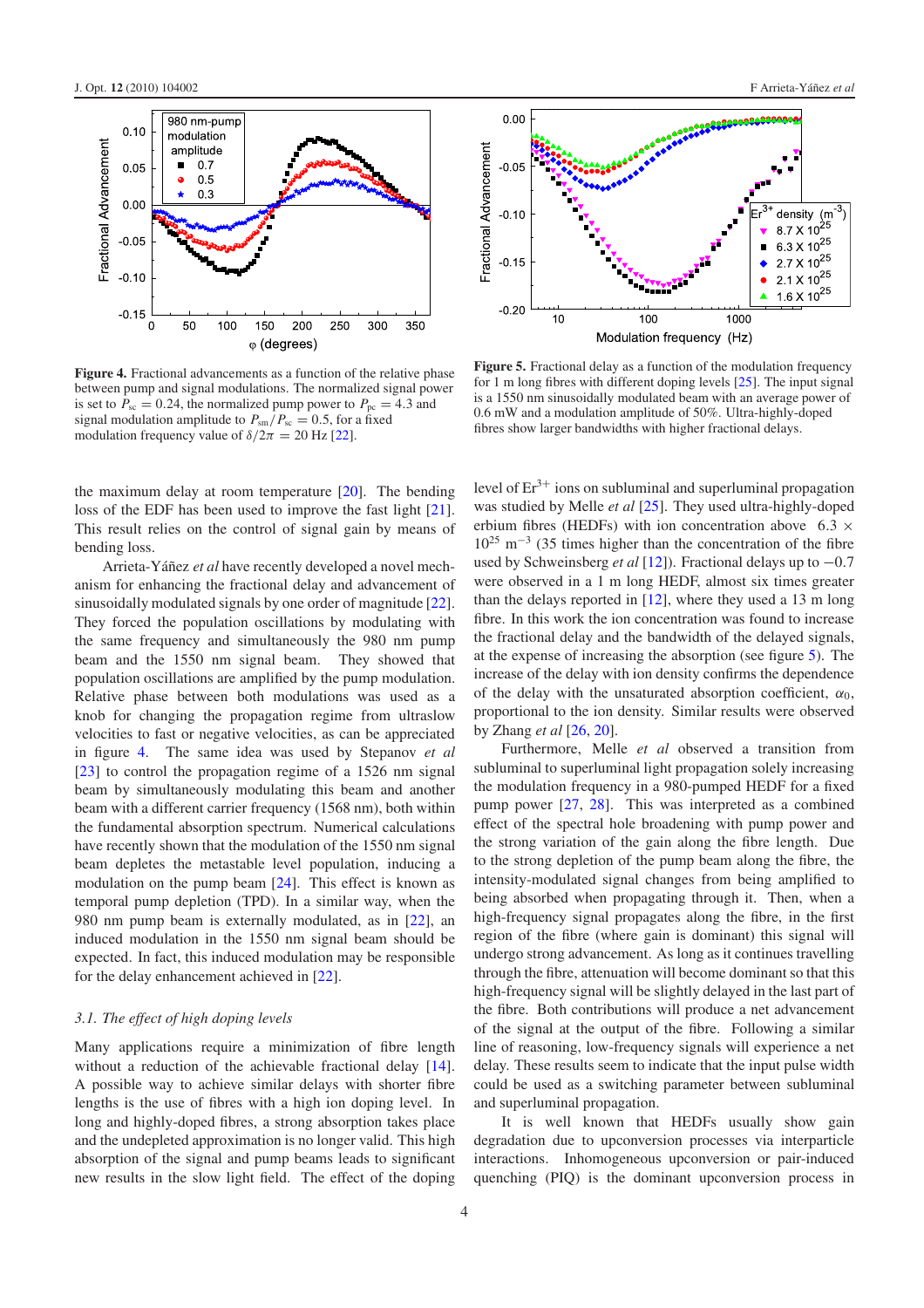HEDFs [\[29–32\]](#page-6-28). In this process, one initially excited (energy level  ${}^{4}I_{13/2}$ ) erbium ion (donor) donates its energy to the neighbour excited erbium ion (acceptor), producing one upconverted ion and one ground-state ion (energy level  $^{4}I_{15/2}$ ). The upconverted ion then relaxes rapidly to the initial excited state  ${}^{4}I_{13/2}$ . As a result of this interaction, one excited ion is lost. Calderón *et al* investigated experimentally and theoretically the effect of ion pairs on fast light bandwidth and advancement [\[33\]](#page-6-29). They followed the model developed by Li *et al* [\[32\]](#page-6-30) to explain the effect of ion pairs on the output performance of EDF lasers. They found that an increase of ion doping increases the fractional advancement obtained. However, the presence of erbium ion pairs in HEDFs degrades the bandwidth of the modulated signals that propagates at superluminal velocities.

The role of the pump configuration on the superluminal propagation of intensity-modulated signals through HEDFs has been carried out by Ezquerro *et al* [\[34\]](#page-6-31). It is well known that the pumping scheme in an EDFA is an important factor in determining its performance (gain and noise figure). Therefore, as the signal gain changes with the pumping scheme, the advancement of the modulated signal depends on the pumping configuration. They obtained that bidirectional pumping presents larger advancements than co-propagating and counterpropagating configurations. This phenomenon was explained in terms of the gain profile uniformity.

#### *3.2. Distortion management*

When propagating through an EDF, a light pulse suffers broadening due to gain saturation [\[35\]](#page-6-32). Furthermore, in fast light experiments based on CPO, pulses experience anomalous dispersion due to the narrow dip induced in the gain profile. Thus, the spectral wings of the pulse experience more amplification than the central part of the pulse, resulting in pulse compression in the time domain [\[36\]](#page-6-33). The pulse distortion in these experiments corresponds to the joint action of these phenomena. Shin *et al* showed that compression and broadening can be balanced to obtain a minimum distortion in fast light propagation by modifying the pulse peak/background ratio [\[37\]](#page-6-34). Recently, the same authors have proposed that background and pulse fields can be mutually incoherent, and thus pulse and background powers can be controlled independently to minimize distortion without decreasing significantly the fractional advancement [\[38\]](#page-6-35). In figure [6,](#page-5-0) the distortion and the delay are depicted versus the background to pulse power ratio. The delay does not vary significantly, while distortion has a clear minimum when the background to pulse power ratio is close to one. The results with coherent pulse and background, and mutually incoherent pulse and background, are identical.

The effect of temperature on pulse width distortion has been analysed by Qiu *et al* [\[20\]](#page-6-20). They proposed the temperature as a control parameter to reduce distortion.

#### **4. Conclusion and discussion**

Erbium-doped fibres constitute a good workbench for slow and fast light, since their use is widely extended, they work in the

<span id="page-5-0"></span>

**Figure 6.** Pulse distortion and delay in a CPO experiment in EDFs measured versus power ratio. (Reprinted with permission from [\[38\]](#page-6-35). Copyright 2009 Elsevier.)

telecommunications window and the experimental set-ups are easy to produce. Amplification in erbium-doped fibres is a well-studied topic, which leads to fast light propagation. By means of CPO in EDFs, delays up to −0.7 have been achieved to the moment. Fibre properties such as dopant concentration, fibre length or temperature, and signal properties such as power, pulse width or signal modulation frequency can be used to control the group velocity and the distortion of the delayed/advanced signals. The possibility to generate and control slow and fast light propagation at room temperature has several potential applications in telecommunications, interferometry, optical sensing or phased array radars [\[39\]](#page-6-36).

One of the most promising applications of the slow and fast light techniques is their use in interferometry. Shi *et al* showed experimentally that the spectral sensitivity of an interferometer can be improved by placing a slow light medium within the interferometer [\[40,](#page-6-37) [41\]](#page-6-38). In particular, they showed that spectral sensitivity scales with the group index of the material within a wedged shear interferometer. Besides, superluminal light propagation can improve the spatial resolution of an interferometer, as shown by Shahriar *et al* in a ring-resonator-based optical gyroscope [\[42\]](#page-6-39). They achieved an enhancement factor of the sensitivity for measuring absolute rotation as high as  $10<sup>6</sup>$ . We believe that these examples can be performed in optical-fibre-based interferometers. Recently, Zhao *et al* [\[43\]](#page-6-40) proposed a Fabry– Perot fibre sensing system where the sensing process can be controlled by changing the delay in a pumped EDF. Future applications of the above results of CPO in EDFs can go in this direction.

Besides the mentioned direct applications of CPO in optical fibres, most of the experiments developed in EDFs reviewed here can be applied to other CPO systems with faster response, such as semiconductor optical amplifiers (SOAs), in view of signal processing applications. For example, the method that provided a way to change the propagation regime and enhance the fractional delay of signals propagating through an EDF by one order of magnitude [\[22\]](#page-6-19) has been theoretically extended to commercial SOAs [\[44\]](#page-6-41), allowing an available bandwidth of GHz (experiments are being carried out during the writing of this review [\[45\]](#page-6-42)). On the other